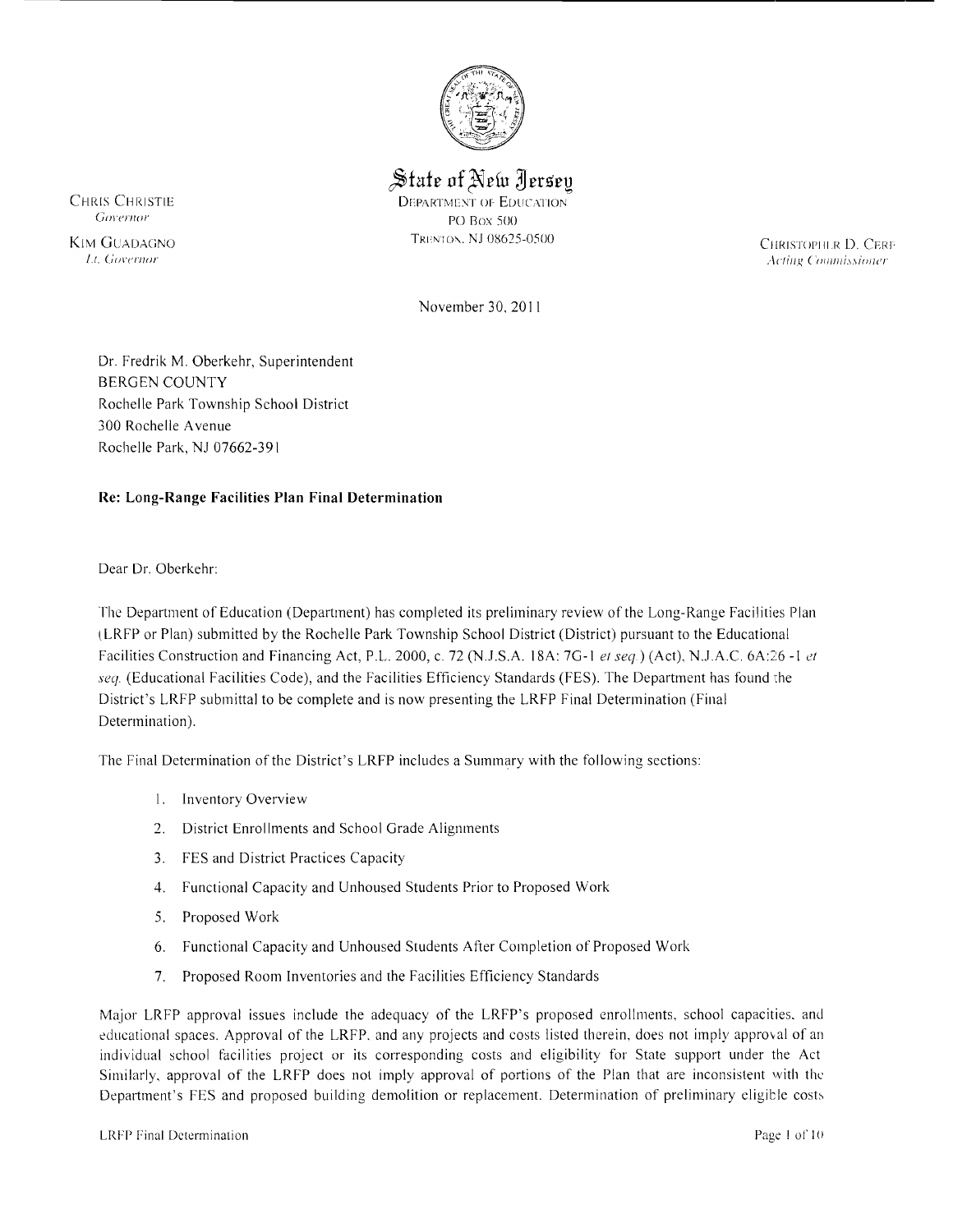and final eligible costs will be made at the time of the approval of a particular school facilities project pursuant to N.J.S.A. 18A:7G-5. The District must submit a feasibility study as part of the school facilities project approval process, pursuant to N.J.S.A. 18A:7G-7b, to support proposed building demolition or replacement. The feasibility study should demonstrate that a building might pose a risk to the safety of the occupants after rehabilitation or that rehabilitation is not cost-effective.

Following the approval of the LRFP, the District may submit an amendment to the approved LRFP for Department review. Unless and until an amendment to the LRFP is submitted to and approved by the Commissioner of the Department pursuant to N.J.S.A. 18A:7G-4(c), the approved LRFP shall remain in effect. The District may proceed with the implementation of school facilities projects that are consistent with the approved LRFP whether or not the school facilities project contains square footage that may be ineligible for State support.

We trust that this document will adequately explain the Final Determination and allow the District to move forward with the initiation of projects within its LRFP. Please contact Frank LoDolce, Regional Director at the Office of School Facilities at (609) 292-7078 with any questions or concerns that you may have.

Sincerely,

Bernard E. Pink.

Bernard E. Piaia, Jr., Director Office of School Facilities

Enclosure BEP:FL:hlj

c: Christopher D. Cerf, Acting Commissioner David Corso, Administration and Finance Robert Gilmartin, Passaic Executive County Superintendent Frank LoDolce, Regional Director, Office of School Facilities H. Lyle Jones, Manager, Office of School Facilities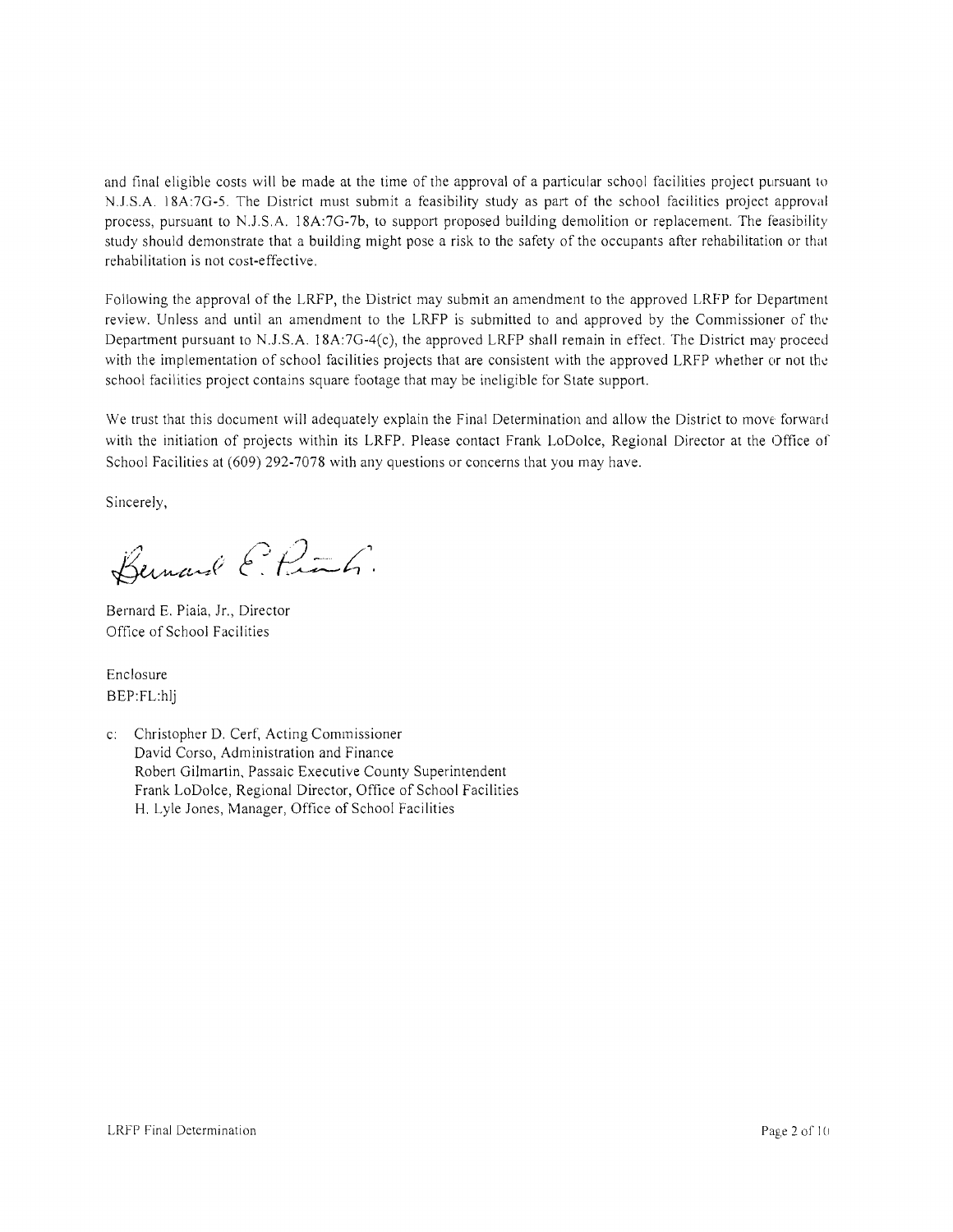## LONG-RANGE FACILITIES PLAN

# **Final Determination Summary**

Rochelle Park Township School District

The Department of Education (Department) has completed its review of the Long-Range Facilities Plan (LRFP or Plan) submitted by the Rochelle Park Township School District (District) pursuant to the Educational Facilities Construction and Financing Act, P.L. 2000. c.72 (N.J.S.A. 18A:7G-I *et seq.)* (Act), N.J.A.C. 6A:26-1 et seq. (Educational Facilities Code), and the Facilities Efficiency Standards (FES).

This is the Department's Final Determination Summary (Summary) of the LRFP. The Summary is based on the standards set forth in the Act, the Educational Facilities Code, the FES, District entered data in the LRFP and Project Application and Tracking System (LRFP website), and District supplied supporting documentation. The Summary consists of seven sections. The referenced reports in *italic* text are standard LRFP reports available on the Department's LRFP website.

### **1. Inventory Overview**

The District provides services for students in grades K-5 and 6-8. The predominant existing school grade configuration is K-5. The predominant proposed school grade configuration is K-5. The District is classified as an Under 55 district for funding purposes.

The District identified existing and proposed schools, sites, buildings, playgrounds, playfields. and parking lots in its LRFP. The total number of existing and proposed district-owned or leased schools, sites. and buildings are listed in Table I. A detailed description of each asset can be found in the LRFP website report titled *"Site Asset Inventory Report. "* 

|                                                      | <b>Existing</b> | Proposed |
|------------------------------------------------------|-----------------|----------|
| Sites:                                               |                 |          |
| Total Number of Sites                                |                 |          |
| Number of Sites with no Buildings                    |                 |          |
| Number of Sites with no Instructional Buildings      |                 |          |
| <b>Schools and Buildings:</b>                        |                 |          |
| Total Number of Schools                              |                 |          |
| Total Number of Instructional Buildings              |                 |          |
| Total Number of Administrative and Utility Buildings | $1 - 111$       |          |
| Total Number of Athletic Facilities                  |                 |          |
| <b>Total Number of Parking Facilities</b>            |                 |          |
| Total Number of Temporary Facilities                 |                 |          |

### **Table]' Inventory Summary**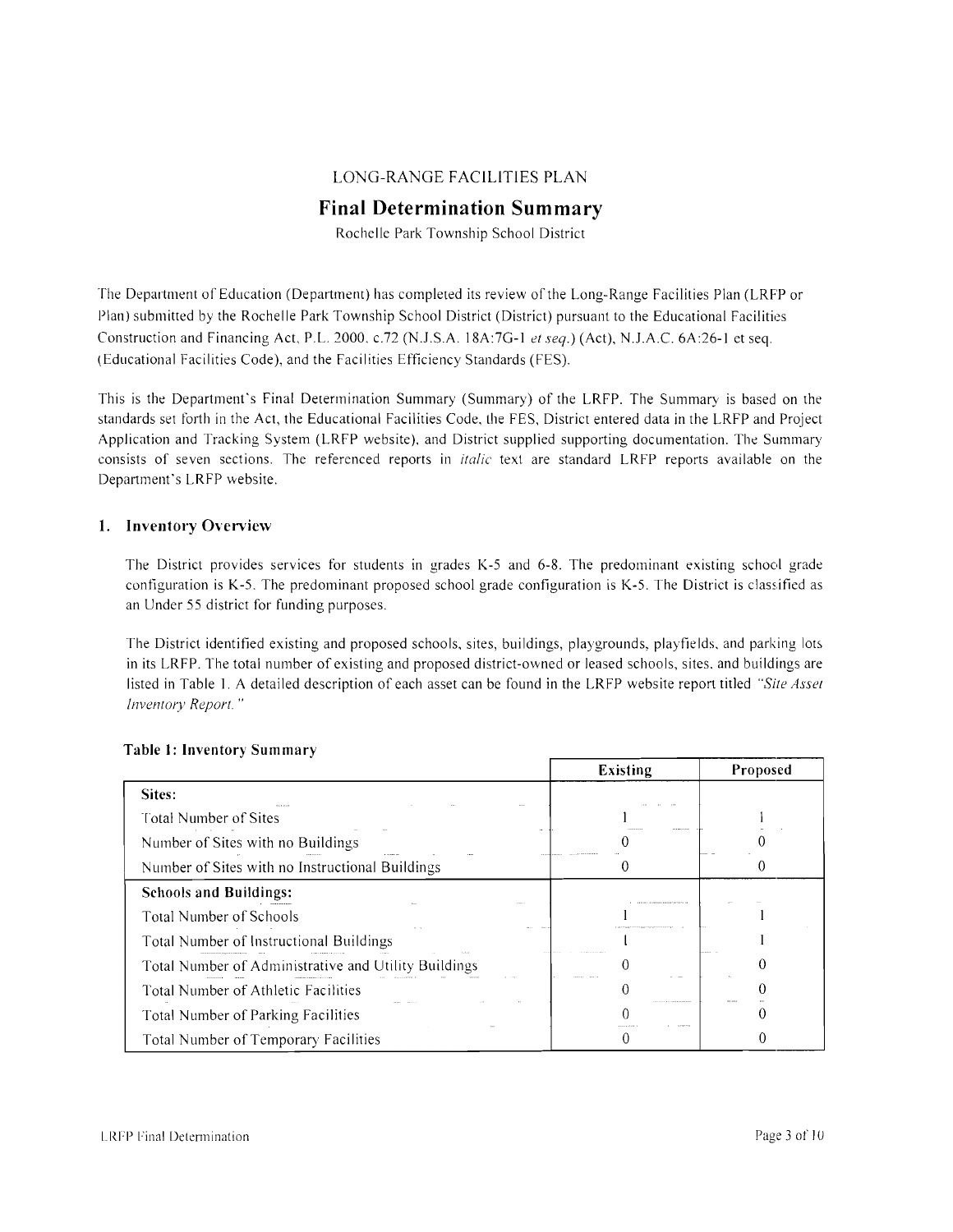As directed by the Department, incomplete school facilities projects that have project approval from the Department are represented as "existing" in the Plan. District schools with incomplete approved projects that include new construction or the reconfiguration of existing program space are as follows: n/a.

Major conclusions are as follows:

- The District is proposing to maintain the existing number of District-owned or leased sites.
- $\blacksquare$ The District is proposing to maintain the existing number of District-owned or operated schools
- The District is proposing to maintain the existing number of District-owned or leased instructional buildings. The District is proposing to maintain the existing number of District-owned or leased noninstructional buildings.

FINDINGS The Department has determined that the proposed inventory is adequate for review of the District's LRFP. However, the LRFP determination does not imply approval of an individual school facilities project listed within the LRFP. The District must submit individual project applications for project approval. If building demolition or replacement is proposed, the District must submit a feasibility study, pursuant to N..J.S.A. 18A:7G-7b, as part of the application for the specific school facilities project.

## 2. District Enrollments and School Grade Alignments

The District determined the number of students, or "proposed enrollments," to be accommodated in the LRFI) on a district-wide basis and in each school. The District's existing and proposed enrollments and the cohortsurvival projection provided by the Department on the LRFP website are listed in Table 2. Detailed information can be found in the LRFP website report titled *"Enrollment Projection Detail.* " Existing and proposed school enrollments and grade alignments can be found in the report titled *"Enrollment and School Grade Alignment"* 

|                              | <b>Actual Enrollments</b><br>2008-2009 | <b>District Proposed</b><br><b>Enrollments</b> | Department's LRFP<br><b>Website Projection</b> |
|------------------------------|----------------------------------------|------------------------------------------------|------------------------------------------------|
| Grades K-12:<br>.            |                                        |                                                |                                                |
| Grades K-5, including SCSE   | 310                                    | 290                                            | 295                                            |
| Grades 6-8, including SCSE   | 153                                    | 148                                            | 163<br>                                        |
| Grades 9-12, including SCSE  | 463                                    | 430                                            | 458                                            |
| Pre-Kindergarten:            |                                        |                                                |                                                |
| Pre-Kindergarten, Age 3      |                                        | 56                                             |                                                |
| Pre-Kindergarten, Age 4<br>. | 36<br>.                                | 56                                             |                                                |
| Pre-Kindergarten, SCSE       | 0                                      |                                                |                                                |
| <b>District Totals</b>       | 499                                    | 550                                            | 458                                            |

#### Table 2: Enrollment Comparison

<sup>"</sup>SCSE" - Self-Contained Special Education

Major conclusions are as follows:

The District did not elect to use the Department's LRFP website projection. Supporting documentation was submitted to the Department as required to justify the proposed enrollments.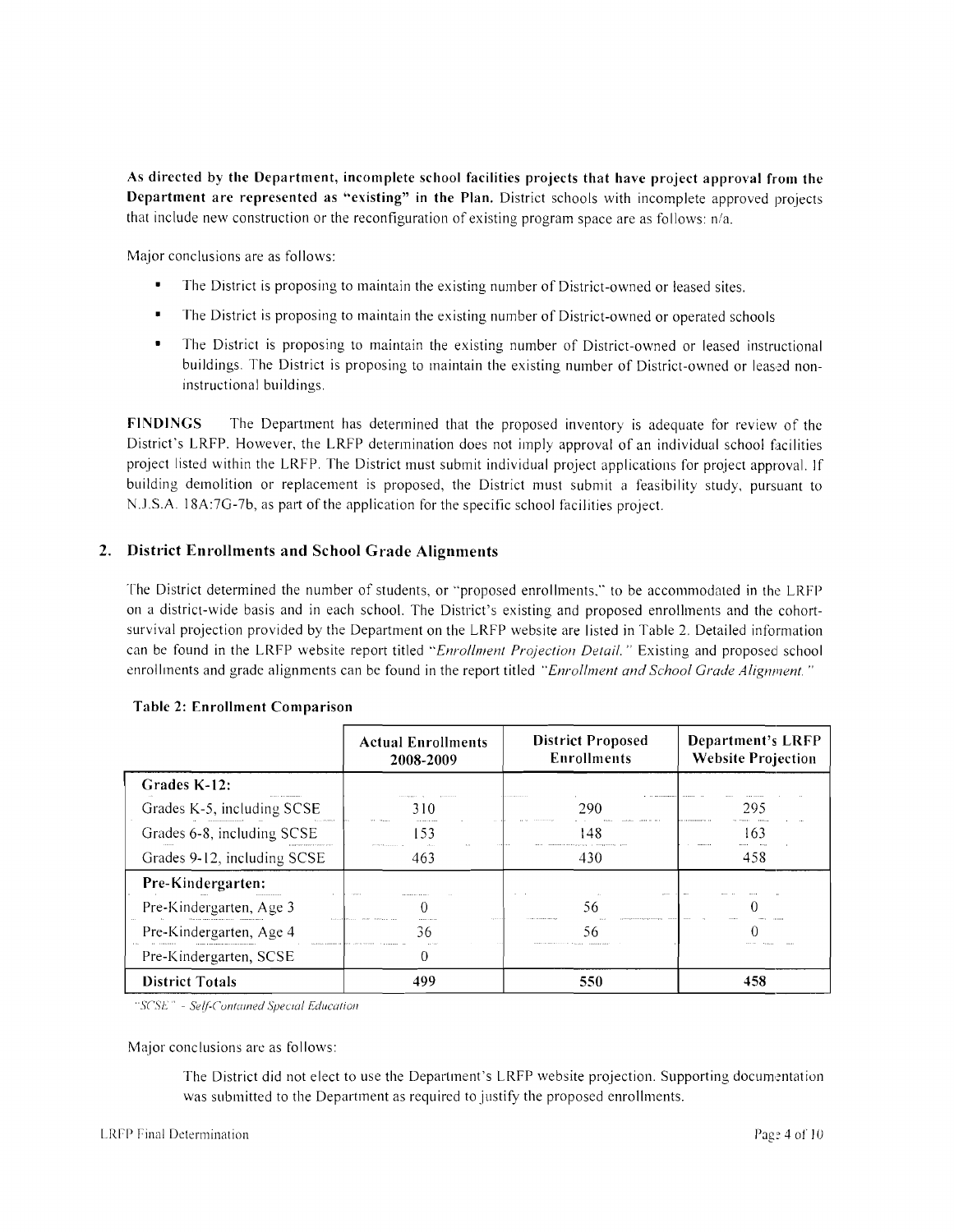- The District is planning for an increasing enrollments.
- The District is not an ECPA (Early Childhood Program Aid) District.

**FINDINGS** The Department has determined that the District's proposed enrollments are supportable for review of the District's LRFP. The Department will require a current enrollment projection at the time an application for a school facilities project is submitted incorporating the District's most recent Fall Enrollment Report in order to verify that the LRFP's planned capacity is appropriate for the updated enrollments.

# **3. FES and District Practices Capacity**

The proposed room inventories for each school were analyzed to determine whether the LRFP provides adequate capacity for the proposed enrollments. Two capacity calculation methods, called *"FES Capaclt)'''* and *"District Practices Capacity,* " were used to assess existing and proposed school capacity in accordance with the FES and District program delivery practices. A third capacity calculation, called *"Functional Capacity,"* determines Unhoused Students and potential State support for school facilities projects. Functional Capacity is analyzed in Section 5 of this Summary.

- *FES Capacity* only assigns capacity to pre-kindergarten *(if district-owned or operated),* kindergarten, general, and self-contained special education classrooms. No other room types are considered to be capacity-generating. Class size is based on the FES and is prorated for classrooms that are sized smaller than FES classrooms. FES Capacity is most accurate for elementary schools, or schools with non-departmentalized programs, in which instruction is "homeroom" based. This capacity calculation may also be accurate for middle schools depending upon the program structure. However, this method usually significantly understates available high school capacity since specialized spaces that are typically provided in lieu of general classrooms are not included in the capacity calculations.
- *District Practices Capacit)'* allows the District to include specialized room types in the capacity calculations and adjust class size to reflect actual practices. This calculation is used to review capacity and enrollment coordination in middle and high schools,

A capacity utilization factor in accordance with the FES is included in both capacity calculations. A 90% capacity utilization rate is applied to classrooms serving grades K-8. An 85% capacity utilization rate is applied to classrooms serving grades 9-12. No capacity utilization factor is applied to preschool classrooms.

Table 3 provides a summary of existing and proposed district-wide capacities. Detailed information can be found in the LRFP website report titled *"FES and District Practices Capacity. "* 

|                                          | <b>Total FES Capacity</b>   | <b>Total District Practices Capacity</b> |
|------------------------------------------|-----------------------------|------------------------------------------|
| (A) Proposed Enrollments                 | 550                         | 550                                      |
| (B) Existing Capacity                    | 440                         | 506                                      |
| *Existing Capacity Status (B)-(A)        | <b>ALC: YESHI</b><br>$-110$ | -44                                      |
| (C) Proposed Capacity                    | 440                         | 506                                      |
| <i>*Proposed Capacity Status (C)-(A)</i> | -110                        | -44                                      |

### **Table 3: FES and District Practices Capacity Summary**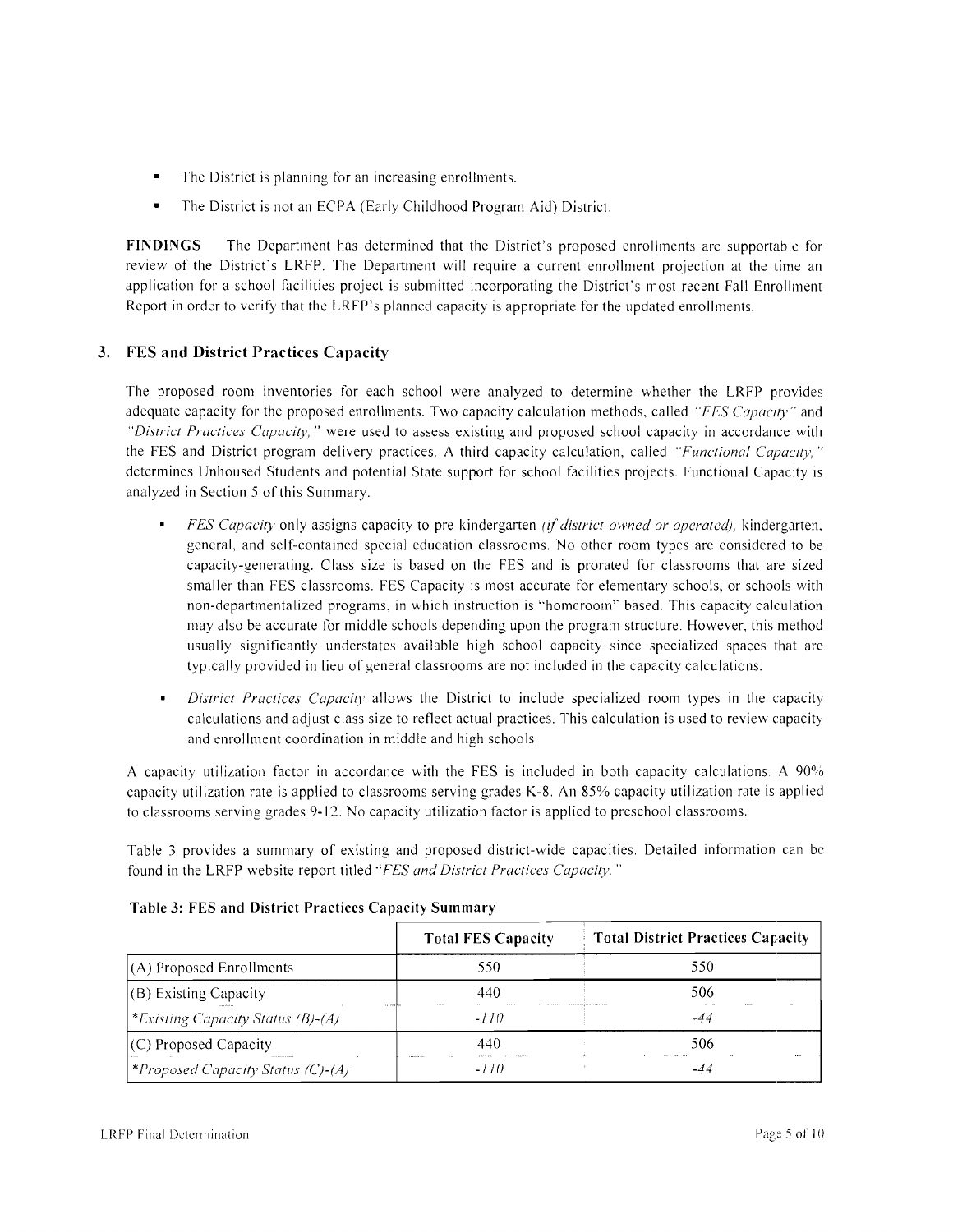\* *Positive numbers signiIi' surplus capacity; negative numbers sigmfy inadequate capacity. Negative values Jor District Practices capacity are acceptable if proposed enrollments do not exceed 100% capacity utilization.* 

Major conclusions are as follows:

- The District has appropriately coordinated proposed school capacities and enrollments in the LRFP.
- Adequate justification has been provided by the District if capacity for a school deviates from the proposed enrollments by more than 5%.

**FINDINGS** The Department has determined that the proposed District capacity, in accordance with the proposed enrollments, is adequate for review of the District's LRFP. The Department will require a current enrollment projection at the time an application for a school facilities project is submitted, incorporating the District's most recent Fall Enrollment Report, in order to verify that the LRFP's planned capacity meets the District's updated enrollments.

# **4. Functional Capacity and Unhoused Students Prior to Proposed Work**

*Funclional Capacily* was calculated and compared to the proposed enrollments to provide a preliminary estimate of Unhoused Students and new construction funding eligibility. Functional Capacity is the adjusted gross square footage of a school building *(Iolal gross square feel minus excluded space)* divided by the minimum area allowance per Full-time Equivalent student for the grade level contained therein. Unhoused Students is the number of students projected to be enrolled in the District that exceeds the Functional Capacity of the District's schools pursuant to N,J.A.C. 6A:26-2.2(c).

*"Excluded Square Feet"* in the LRFP Functional Capacity calculation includes (1) square footage exceeding the FES for any pre-kindergarten, kindergarten, general education, or self-contained special education classroom; (2) grossing factor square footage *(corridors, slairs, mechanical rooms, elc.)* that exceeds the FES allowance, and (3) square feet proposed to be demolished or discontinued from use. Excluded square feet may be revised during the review process for individual school facilities projects.

Table 4 provides a preliminary assessment of Functional Capacity, Unhoused Students, and Estimated Maximum Approved Area for the various grade groups in accordance with the FES. Detailed information concerning the calculation and preliminary excluded square feet can be found in the LRFP website reports titled *"Funclional Capucity and Unhoused Students"* and *"Functional Capacity ExdudeJ Square Feel. "* 

|                        | А<br>Proposed | Β<br>Estimated<br>Existing<br>Functional | $C = A-B$<br>Unhoused                   | D<br>Area<br>Allowance | $E = C \times D$<br><b>Estimated Maximum</b><br>Approved Area for |
|------------------------|---------------|------------------------------------------|-----------------------------------------|------------------------|-------------------------------------------------------------------|
|                        | Enrollment    | Capacity                                 | <b>Students</b>                         | (gsf/students)         | Unhoused Students                                                 |
| *Elementary (PK-5)     | 294           | 355                                      |                                         | 125.00                 |                                                                   |
| Middle $(6-8)$         | 144           | 179                                      | $\Omega$<br>AM SAT<br><b>CONTRACTOR</b> | 134.00                 |                                                                   |
| High (9-12)            | 0             | 0                                        |                                         | 151.00                 |                                                                   |
| <b>District Totals</b> | 438           | 534                                      |                                         |                        |                                                                   |

|  | Table 4: Functional Capacity and Unhoused Students Prior to Proposed Work |  |
|--|---------------------------------------------------------------------------|--|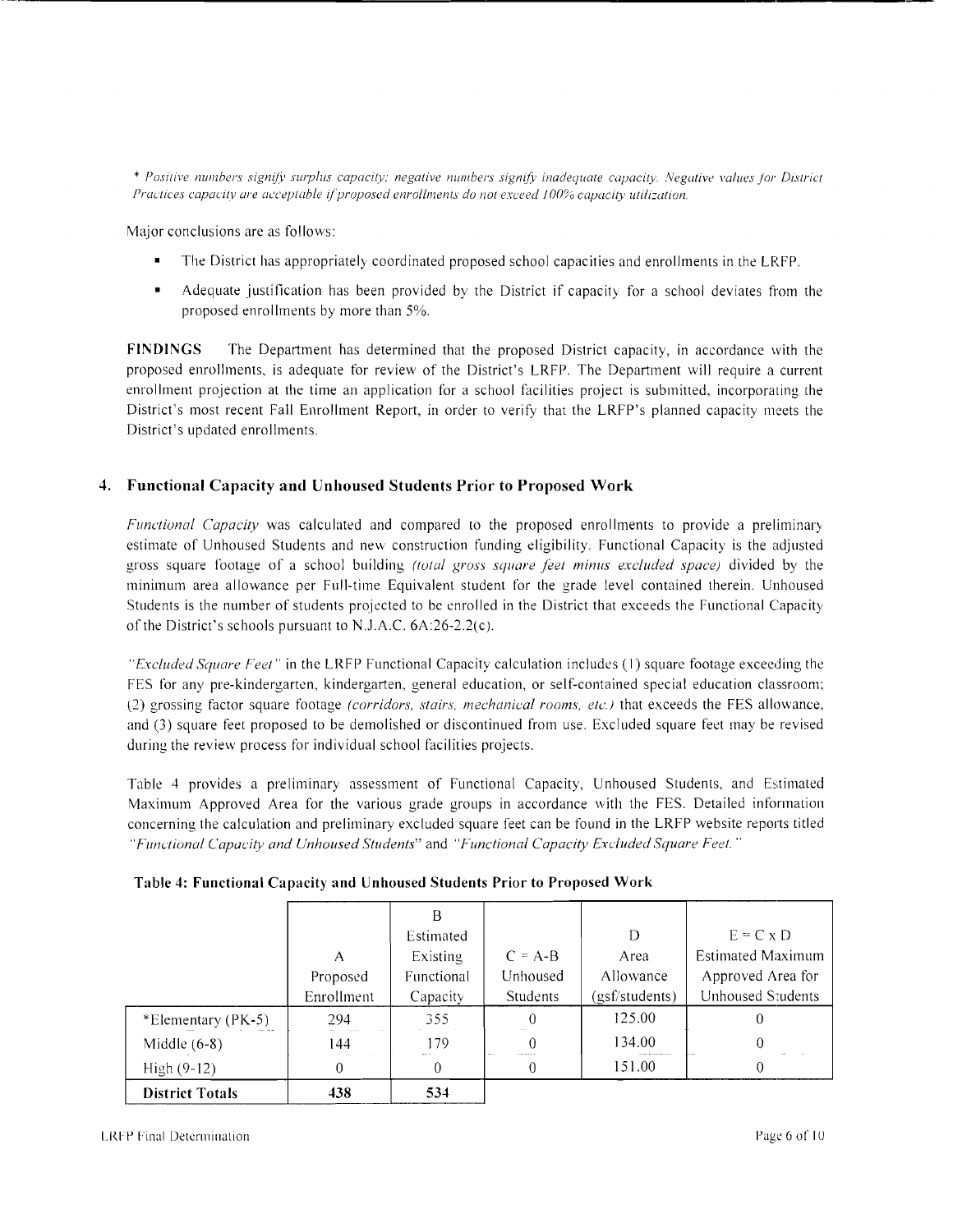\*Since the District is not an *ECPA* district, general education preschool students are not included in the calculations. *Special education preschool students, if applicable, are included in the calculations for grades PK-5.* 

Major conclusions are as follows:

- The calculations for "Estimated Existing Functional Capacity" none selected school facilities projects that have been approved by the Department but were not under construction or complete at the time of Plan submission.
- The District. based on the preliminary LRFP assessment, does not have Unhoused Students for the following FES grade groups: Grades 6-8.
- The District, based on the preliminary LRFP assessment, has Unhoused Students for the following FES grade groups: Grades K-5.
- The District is not an ECPA District. Therefore, pre-kindergarten students are not included in the calculations.
- The District is not proposing to demolish or discontinue the use of existing District-owned instructional space, The Functional Capacity calculation excludes square feet proposed to be demolished or discontinued for the following FES grade groups: n/a.

**FINDINGS** Functional Capacity and Unhoused Students calculated in the LRFP are preliminary estimates. Justification for square footage in excess of the FES and the determination of additional excluded square feet, Preliminary Eligible Costs (PEC), and Final Eligible Costs (FEC) will be included in the review process for specific school facilities projects. A feasibility study undertaken by the District is required if building demolition or replacement is proposed per N.J .A.C. 6A :26-2.3(b)( 10).

# **5. Proposed Work**

The District was instructed to review the condition of its facilities and sites and to propose corrective "system" and *"inventory"* actions in its LRFP. *"System"* actions upgrade existing conditions without changing spatial configuration or size. Examples of system actions include new windows, finishes, and mechanical systems. "Inventory" actions address space problems by removing, adding, or altering sites, schools, buildings and rooms. Examples of inventory actions include building additions, the reconfiguration of existing walls, or changing room use.

Table 5 summarizes the type of work proposed in the District's LRFP for instructional buildings. Detailed information can be found in the LRFP website reports titled *"Site Asset Inventory," "LRFP Systems Actions Summary," and "LRFP Inventory Actions Summary."* 

|  |  |  | Table 5: Proposed Work for Instructional Buildings |  |
|--|--|--|----------------------------------------------------|--|
|--|--|--|----------------------------------------------------|--|

| Type of Work                                                                               | Work Included in LRFP |
|--------------------------------------------------------------------------------------------|-----------------------|
| <b>System Upgrades</b><br><b><i>BARRASSARES</i></b><br><b>Contract</b><br>.<br>            | Y es<br><br><br>.     |
| <b>Inventory Changes</b><br><b>Bookers 198</b><br>$\cdots$<br><b>ALC 2006</b><br>1.1.1.1.1 |                       |
| Room Reassignment or Reconfiguration<br>Sirk Crashmassrate                                 |                       |
| Building Addition<br>111111<br>and the<br>                                                 | NC<br>1112211-012     |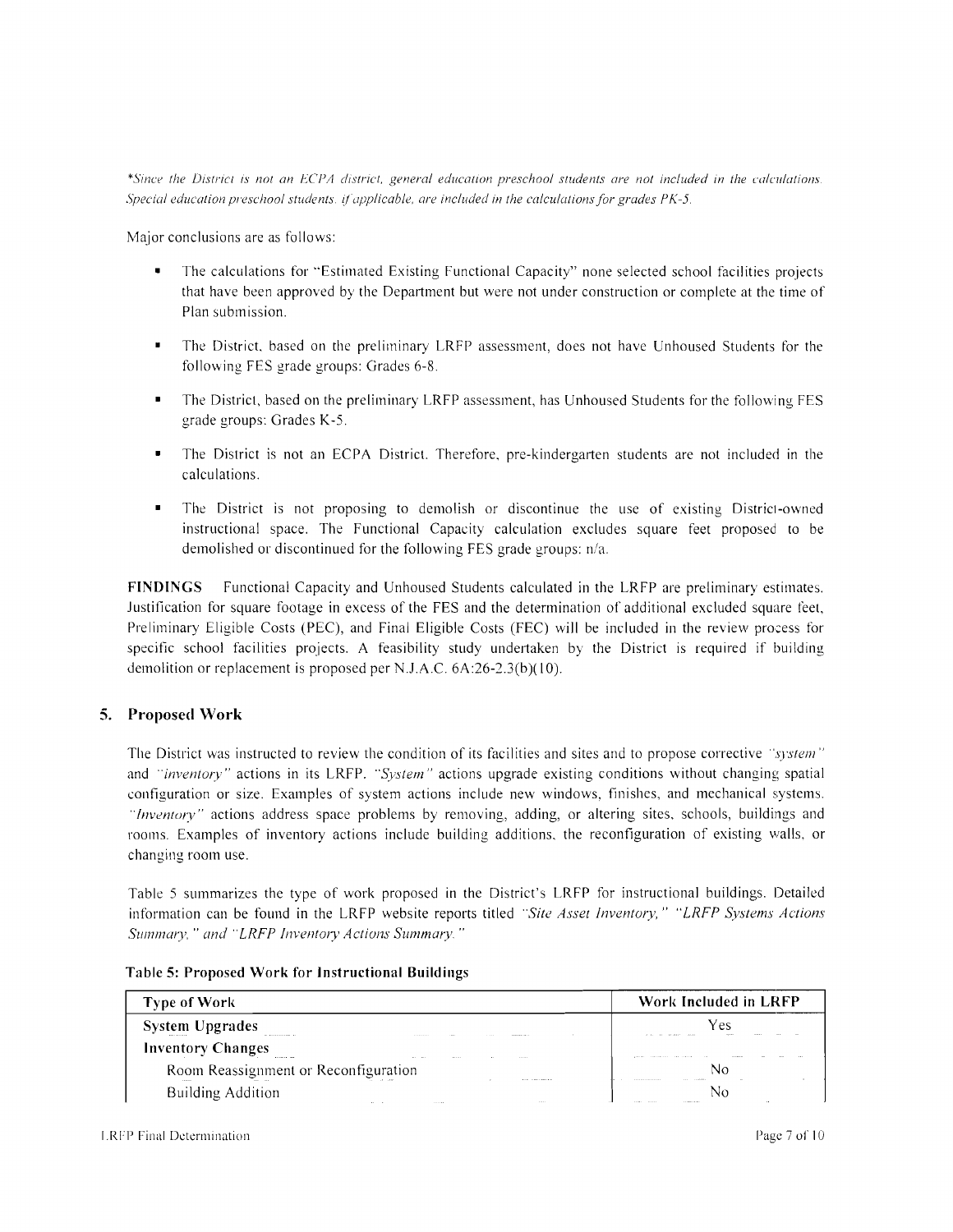#### Table 5: Proposed Work for Instructional Buildings

| Table 5: Proposed Work for Instructional Buildings             |             |
|----------------------------------------------------------------|-------------|
| .<br>New Building<br>$\sim$ $\sim$                             | NΩ<br>11116 |
| Partial or Whole Building Demolition or Discontinuation of Use | Ν٥          |
| New Site                                                       | N۵          |

Major conclusions are as follows:

- The District has proposed system upgrades in one or more instructional buildings.
- The District has not proposed inventory changes, including new construction, in one or more instructional buildings.
- • The District has not proposed new construction in lieu of rehabilitation in one or more instructional buildings.

Please note that costs represented in the LRFP are for capital planning purposes only. Estimated costs are not intended to represent preliminary eligible costs or final eligible costs of approved school facilities projects.

The Act (N.J.S.A. ]8A:7G-7b) provides that all school facilities shall be deemed suitable for rehabilitation unless a pre-construction evaluation undertaken by the District demonstrates to the satisfaction of the Commissioner that the structure might pose a risk to the safety of the occupants even after rehabilitation or that rehabilitation is not cost-effective. Pursuant to N.J.A.C. 6A:26-2.3(b)(10), the Commissioner may identify school facilities for which new construction is proposed in lieu of rehabilitation for which it appears from the information presented that new construction is justified, provided, however, that for such school facilities so identified, the District must submit a feasibility study as part of the application for the specific school facilities project. The cost of each proposed building replacement is compared to the cost of additions or rehabilitation required to eliminate health and safety deficiencies and to achieve the District's programmatic model.

Facilities used for non-instructional or non-educational purposes are ineligible for State support under the Act. However, projects for such facilities shall be reviewed by the Department to determine whether they are consistent with the District's LRFP and whether the facility, if it is to house students (full or part time) conforms to educational adequacy requirements. These projects shall conform to all applicable statutes and regulations.

FINDINGS The Department has determined that the proposed work is adequate for review of the District's LRFP. However, Department approval of proposed work in the LRFP does not imply that the District may proceed with a school facilities project. The District must submit individual project applications with cost estimates for Department project approval. Both school facilities project approval and other capital project review require consistency with the District's approved LRFP.

### 6. Functional Capacity and Unhoused Students After Completion of Proposed Work

The *Functional Capacity* of the District's schools *after* completion of the scope of work proposed in the LRFP was calculated to highlight any remaining Unhoused Students.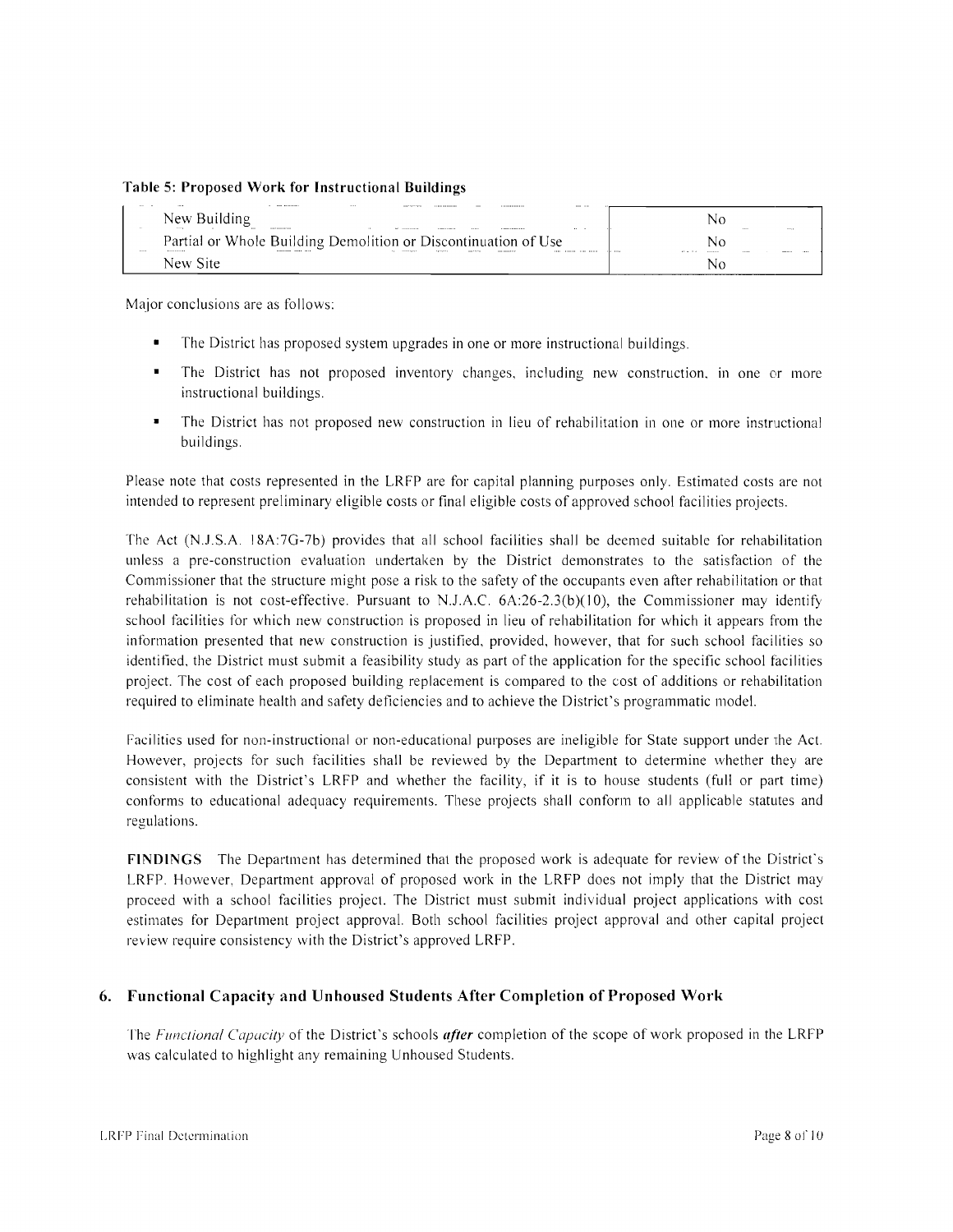Table 6 provides a preliminary assessment of Unhoused Students and Estimated Remaining Maximum Area after completion of new construction proposed in the LRFP, if applicable. Detailed information concerning the calculation can be found in the website report titled *"Functional Capacity and Unhoused Students."* 

|                        | Estimated       |             |                |                | Estimated       |
|------------------------|-----------------|-------------|----------------|----------------|-----------------|
|                        | Maximum         |             | Proposed       |                | Maximum Area    |
|                        | Approved Area   |             | Functional     | Unhoused       | for Unhoused    |
|                        | for Unhoused    | Total New   | Capacity after | Students after | <b>Students</b> |
|                        | <b>Students</b> | <b>GSF</b>  | Construction   | Construction   | Remaining       |
| *Elementary (PK-5)     |                 | ,,,,,,,,,,, | 355            |                |                 |
| Middle $(6-8)$         |                 |             | 179            |                |                 |
| High $(9-12)$          |                 |             |                |                |                 |
| <b>District Totals</b> |                 |             | 534            |                |                 |

**Table 6: Functional Capacity and Unhoused Students After Completion of Proposed Work** 

*\*Since the District is not an £CI'A district, general educution preschool students are not included in the calculations 5/Jecial education preschool students, i/applicable, are included in the calculations /or grades PK-5.* 

Major conclusions are as follows:

- New construction is proposed for the following grade groups:  $n/a$ .
- Proposed new construction exceeds the estimated maximum area allowance for Unhoused Students prior to the completion of the proposed work for the following grade groups: n/a..
- The District, based on the preliminary LRFP assessment, will not have Unhoused Students after completion of the proposed LRFP work for the following grade groups:  $n/a$ .

**FINDINGS** The Functional Capacity and Unhoused Students calculated in the LRFP are preliminary estimates. Justification for square footage in excess of the FES and the determination of additional excluded square feet, Preliminary Eligible Costs (PEC), and Final Eligible Costs (FEC) will be included in the review process for specific school facilities projects.

# **7. Proposed Room Inventories and the Facilities Efficiency Standards**

The District's proposed room inventories for instructional buildings, or programmatic models, were evaluated to assess general educational adequacy and compliance with the FES area allowance pursuant to N.J.A.C. 6A:26-2.2 and 2.3. Major conclusions are as follows:

- The District is not proposing school(s) that will provide less square feet per student than the FES allowance. Schools proposed to provide less area than the FES are as follows: n/a ..
- The District is not proposing school(s) that exceed the FES square foot per student allowance.

**FINDINGS** The Department has reviewed the District's proposed room inventories and has determined that each is educationally adequate. If schools are proposed to provide less square feet per student than the FES. the District has provided a written justification indicating that the educational adequacy of the facility will not be adversely affected and has been granted an FES waiver by the Department. This determination does not include an assessment of eligible square feet for State support. State support eligibility will be determined at the time an